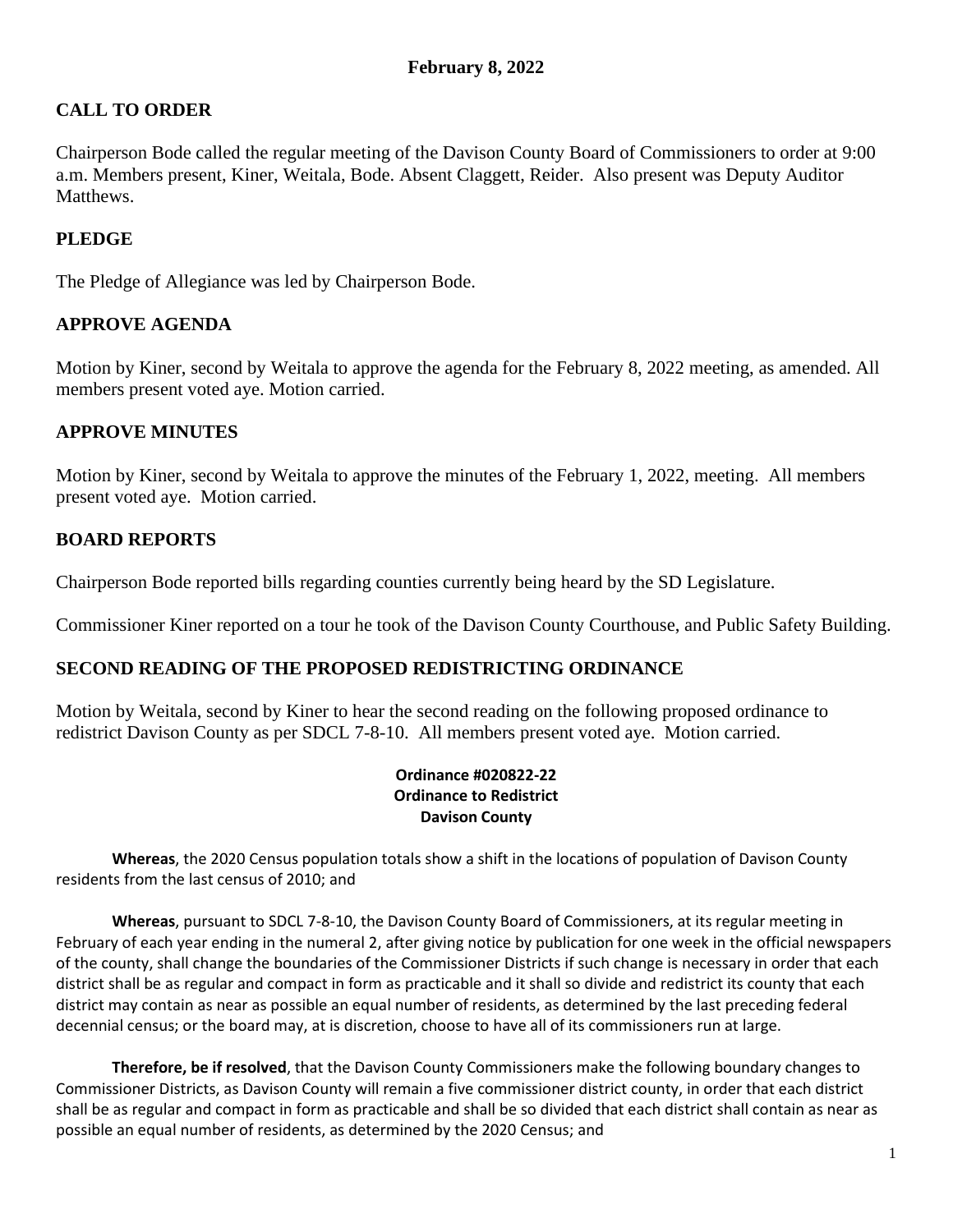**Be it further resolved**, that Davison County shall also break down into precincts as indicated below. Such precincts may be combined as the Board feels necessary at anytime for election purposes.

*District 1* - Shall include within the city limits of the City of Mitchell the south side of W 8<sup>th</sup> St to the north side of W 4<sup>th</sup> Ave (between N Edgerton St, east side, and city limits on the west side) and South Side of 4™ Ave between the west side of Sanborn Blvd and the west city limits. Shall also include the south side of Spruce St to the south city limits between the west side of Rowley St and the west city limits.

Precinct 10 - Shall include the south side of 8th Ave to the north side of 4<sup>th</sup> Ave between the west side of Edgerton St to Lytle St all inside the city limits of Mitchell. Shall also include the south side of 4th Ave to the north side of Birch Ave between the west side of Sanborn Blvd and the west city limits.

Precinct 11 - Shall include the south side of Birch Ave and W Ash Ave to the north side of Havens Ave between the west side of Sanborn Blvd and the west city limits.

Precinct 12 - Shall include the south side of Havens Ave to the south city limits between the west side of Minnesota St and the west city limits.

Precinct 13 - Shall include the south side of Havens Ave to the south city limits between the west side of Rowley St and the east side of Minnesota St.

*District 2* - Shall include within the city limits of the City of Mitchell the south side of 4th Ave to the north side of Havens Ave between the east side of Sanborn Blvd and the east city limits. Shall also include the south side of Havens Ave to the south city limits between the east side of Rowley St and the east city limits.

Precinct 14 - Shall include the south side of Ash Ave to the north side of Havens Ave between the east side of Sanborn Blvd and the west side of Foster St. Shall also include south of the Railroad ROW East of Foster St inside the city limits of Mitchell. Shall also include the south side of Havens Ave to the south city limits between the east side of Rowley St and the east city limits.

Precinct 15 - Shall include the south side of 2<sup>nd</sup> Ave to the north side of Ash Ave between the east side of Sanborn Blvd and the west side of Foster St. Shall also include the south side of 2<sup>nd</sup> Ave to the north side of Havens Ave between the east side of Foster St and the east city limits North of Railroad ROW.

Precinct 16 - Shall include the south side of 4<sup>th</sup> Ave to the north side of 2<sup>nd</sup> Ave between the east side of Sanborn Blvd and the west side of Calhoun St.

Precinct 17 - Shall include the south side of Bridle Dr to the north side of 4<sup>th</sup> Ave between the east side of Foster St and the west side of Calhoun St.

*District 3* - Shall include all of Blendon Township, all of Badger Township, all of Mount Vernon Township, all of the City of Mount Vernon, all of Beulah Township, all of Union Township, all of Lisbon Township, all of Prosper Township, all of Baker Township, all of Tobin Township, all of Rome Township, and all of the City of Ethan. Shall also include those portions of Sections 1-36 outside the City of Mitchell city limits located in Mitchell Township. Shall also include sections 1-18, 24, 25 and 36 located in Perry Township East of 411th Ave in said sections.

Precinct 1 - Shall include all of Tobin Township, Rome Township and all of the City of Ethan. Precinct 2 - Shall include all of Baker Township, Union Township, Mount Vernon Township, Blendon Township and all of the City of Mount Vernon. Precinct 3 - Shall include all of Badger Township, Beulah Township, Lisbon Township, and Prosper Township.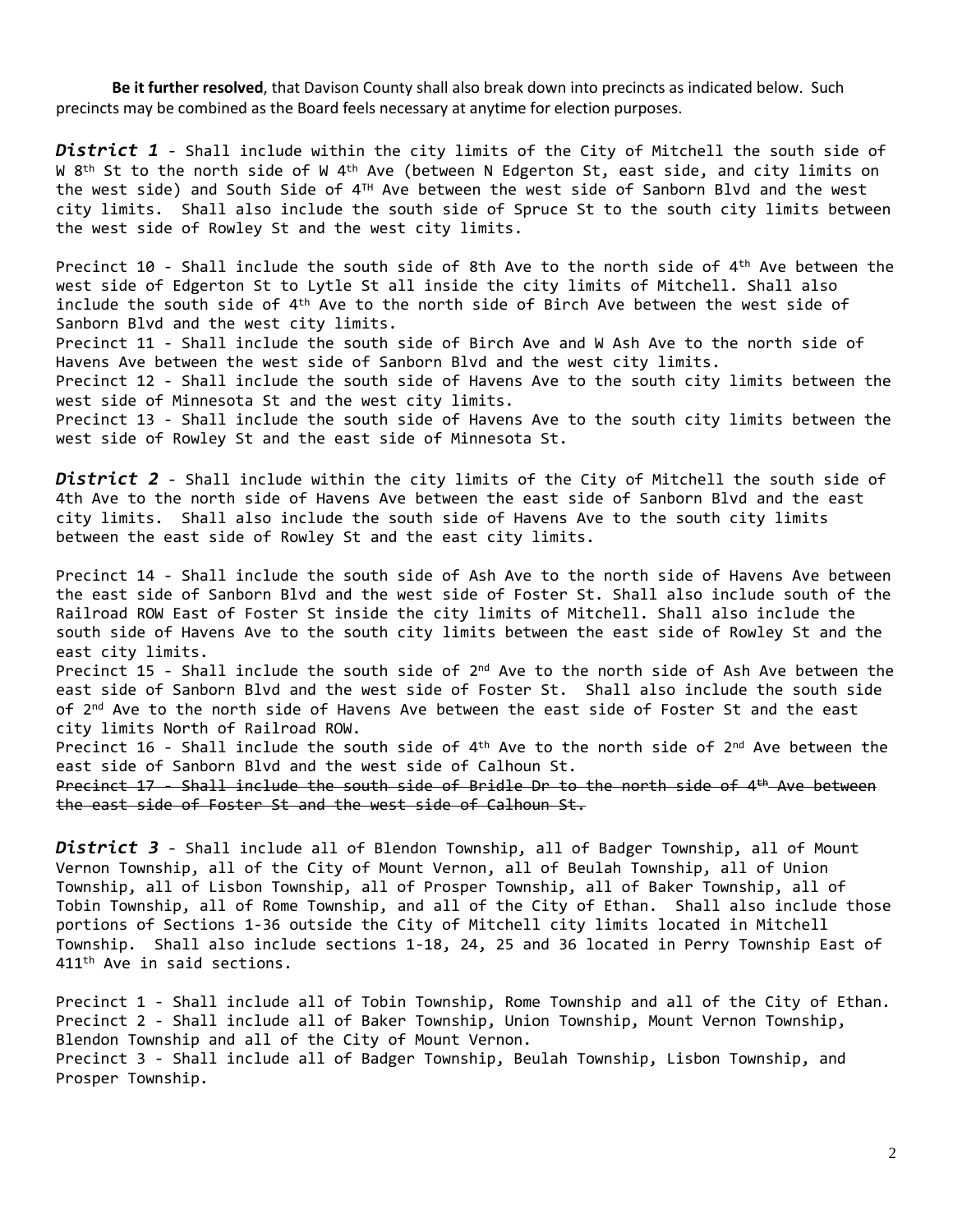Precinct 4 - Shall also include those portions of Sections 1-36 outside the city of Mitchell city limits located in Mitchell Township. Shall also include sections 1-18, 24, 25 and 36 located in Perry Township East of 411th Ave in said sections.

*District 4 -* Shall include those portions of Sections 19-23, 26-35 in Perry Township, outside the city limits of the City of Mitchell and West of 411th Ave in said sections. Shall also include those portions of Sections 3, 4, 10, 15 in Mitchell Township, outside the city limits of the City of Mitchell. Shall also include within the city limits of the City of Mitchell the north side of  $4^\text{th}$  Ave to the north city limits between the east side of SD HWY  $37/M$ ain St and the east city limits, the south side of  $15<sup>th</sup>$  Ave to the north side of 4th Ave between the east side of Rowley St and the east city limits, and the north side of 4<sup>th</sup> Ave to the south side of 11th Ave between the east side of Duff St and the east city limits.

Precinct 5 - Shall include those portions of Sections 19-23, 26-35 in Perry Township, outside the city limits of the City of Mitchell and west of 411th Ave in said sections. Shall also include those portions of Sections 3, 4, 10, 15 in Mitchell Township, outside the city limits of the City of Mitchell. Precinct 18 - Shall include the south side of 6th Ave/Bridle Dr to the north side of 4th Ave

between the east side of Duff St and to the west side of Calhoun St.

Precinct 19 - Shall include the south side of 11th Ave to the north side of 6<sup>th</sup> Ave between the east side of Duff St and the east city limits. Shall also include the north side of Bridle Dr to the East City Limits. Shall also include east of Calhoun St to the east city limits north of 5th Ave. Shall also include that area within the city limits east of Foster St between Shanard Rd and Bridle Dr.

Precinct 20 - Shall include from the south side of 38<sup>th</sup> Ave to the north side of 11<sup>th</sup> Ave between the east side of Main St/SD HWY 37 to west side of Foster St inside the city limits. Shall also include the south side of 15th Ave to the north side of 11th Ave from the west side of Main St to the east side of Rowley St.

*District 5 -* Shall include within the city limits of the City of Mitchell the north side of 15<sup>th</sup> Ave to the north city limits between the west side of SD HWY 37 and the west city limits. Shall also include within the city limits of the City of Mitchell the south side of 15<sup>th</sup> Ave to the north side of 11th Ave between the west side of Rowley St and the west city limits. Shall also include within the city limits of the City of Mitchell the south side of  $11^{\text{th}}$  Ave to the north side of 8<sup>th</sup> Ave between the west side of Duff St and the west city limits. Shall also include within the city limits of the City of Mitchell the south side of  $8^\text{th}$  Ave to the north side of 4 th Ave between the west side of Duff St to the east side of Edgerton St.

Precinct  $6$  - Shall include the north side of 23<sup>rd</sup> Ave to the north city limits between the east/north sides of Indian Village Road and the west side of SD HWY 37. Precinct 7 - Shall include the north side of 23rd Ave to the south side of S Harmon Dr between the west/south sides of Indian Village Rd to the west city limits. Precinct 8 - Shall include the south side of 23<sup>rd</sup> Ave to the north side of 15<sup>th</sup> Ave between the west side of SD HWY 37/Main St and the west city limits. Shall also include the south side of 15<sup>th</sup> Ave to the north side of 11<sup>th</sup> Ave between the west side of Rowley St to the west city limits. Shall also include the south side of 11<sup>th</sup> Ave to the north side of 10<sup>th</sup> Ave between the west side of Duff St and the west city limits. Shall also include South Side of  $10<sup>th</sup>$  Ave to North  $8<sup>th</sup>$  Ave west side of Minnesota St to the west city limits. Precinct 9 - Shall include the south side of  $10^{\text{th}}$  Ave to the north side of  $4^{\text{th}}$  Ave between the west side of Duff St and East Side of Minnesota St.  $\,$  Shall also include the south side of  $8^{\rm th}$ Ave to the north side of 4<sup>th</sup> Ave between the west side of Minnesota St and the east side of Edgerton St.

A map shall be included on file at the Davison County Auditor's office.

Dated at Mitchell, South Dakota this 8<sup>th</sup> day of February, 2022.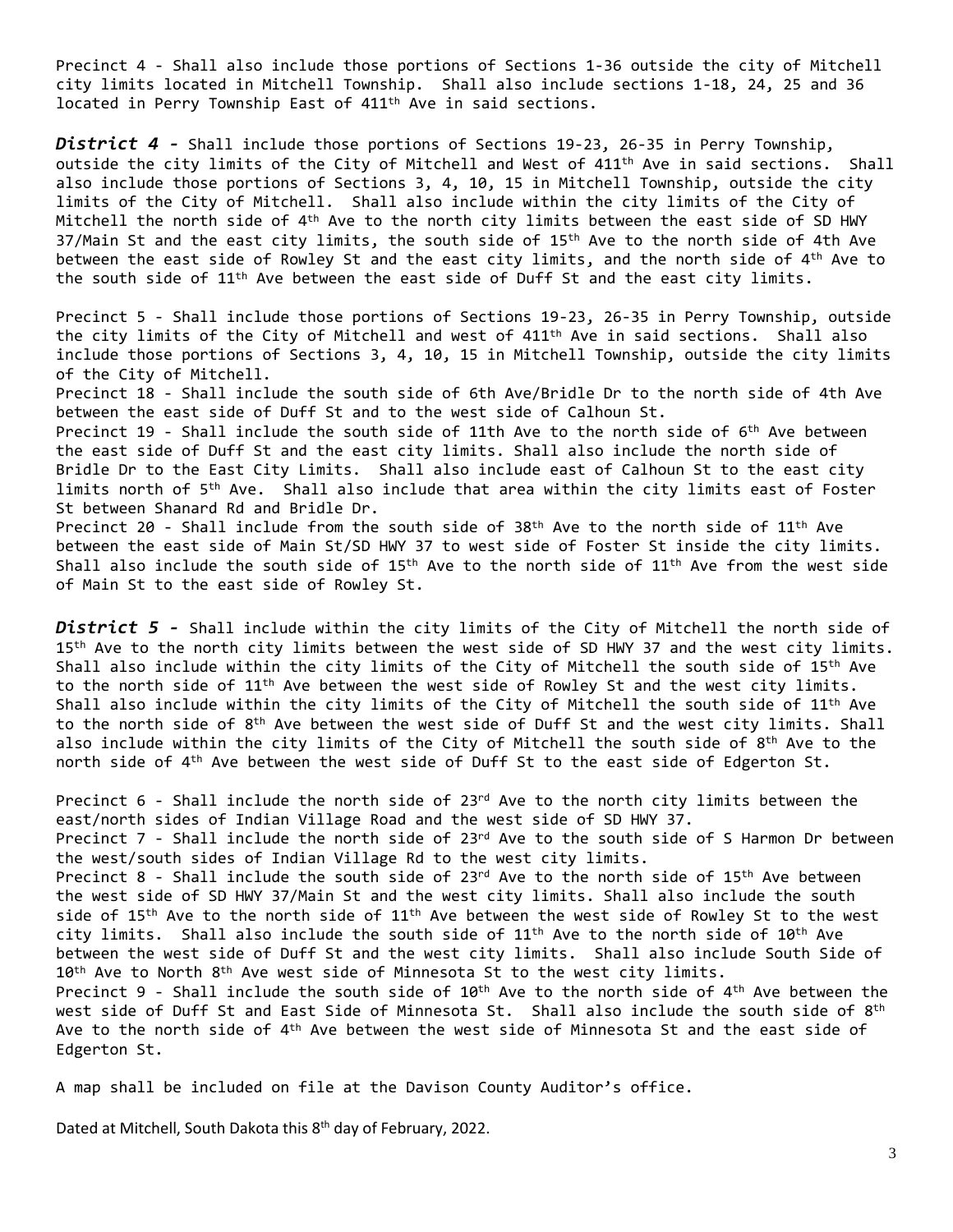Brenda Bode, Chairperson

ATTEST:

\_\_\_\_\_\_\_\_\_\_\_\_\_\_\_\_\_\_\_\_\_\_\_\_\_\_\_\_\_\_\_\_\_\_\_\_\_\_\_\_ James Matthews, Davison County Deputy Auditor

### **ADOPT REDISTRICTING ORDINANCE**

\_\_\_\_\_\_\_\_\_\_\_\_\_\_\_\_\_\_\_\_\_\_\_\_\_\_\_\_\_\_\_\_\_\_\_

Motion by Weitala, second by Kiner to adopt the 2022 Redistricting Ordinance as presented. A roll call vote was taken as follows. Kiner-aye, Weitala-aye, Bode-aye. Claggett-absent, Reider-absent. Motion carried.

### **APPROVE VEHICLE REPAIR**

At the request of VSO Kraus, motion by Kiner, second by Weitala to approve the repair of the 2011 Dodge Charger for new tires, water pump, and serpentine belt from Graham Tire at an approximate cost of \$1,600. All members present voted aye. Motion carried.

### **APPROVE RAFFLE REQUEST**

Motion by Kiner, second by Weitala to approve a raffle request submitted by Tara Miller on behalf of Central Electric Cooperative for the benefit of the SD Rural Electric Line Patrol Accident Victims Fund, with the drawing to be held March 26, 2022. All members present voted aye. Motion carried.

#### **APPROVE PROPERTY TAX ABATEMENT**

Motion by Kiner, second by Weitala to approve the following property tax abatement. All members present voted aye. Motion carried.

#### Structures have been removed after the assessment date

Paul Berg – parcel # 15995-00100-060-00 – described as Lot 60 Middle Border Estate, Mitchell, Davison County, SD - \$534.52

#### **COMMITTEE ASSIGNMENTS**

Chairperson Bode requested that HR Director Meaney comprise a list of the goals & responsibilities of each committee and determine if a member of each committee would take on the responsibility to lead the respected committee. No action taken.

#### **APPROVE TIMESHEETS**

Motion by Weitala, second by Kiner to authorize chairperson to sign department head timesheets as supervisor. All members present voted aye. Motion carried.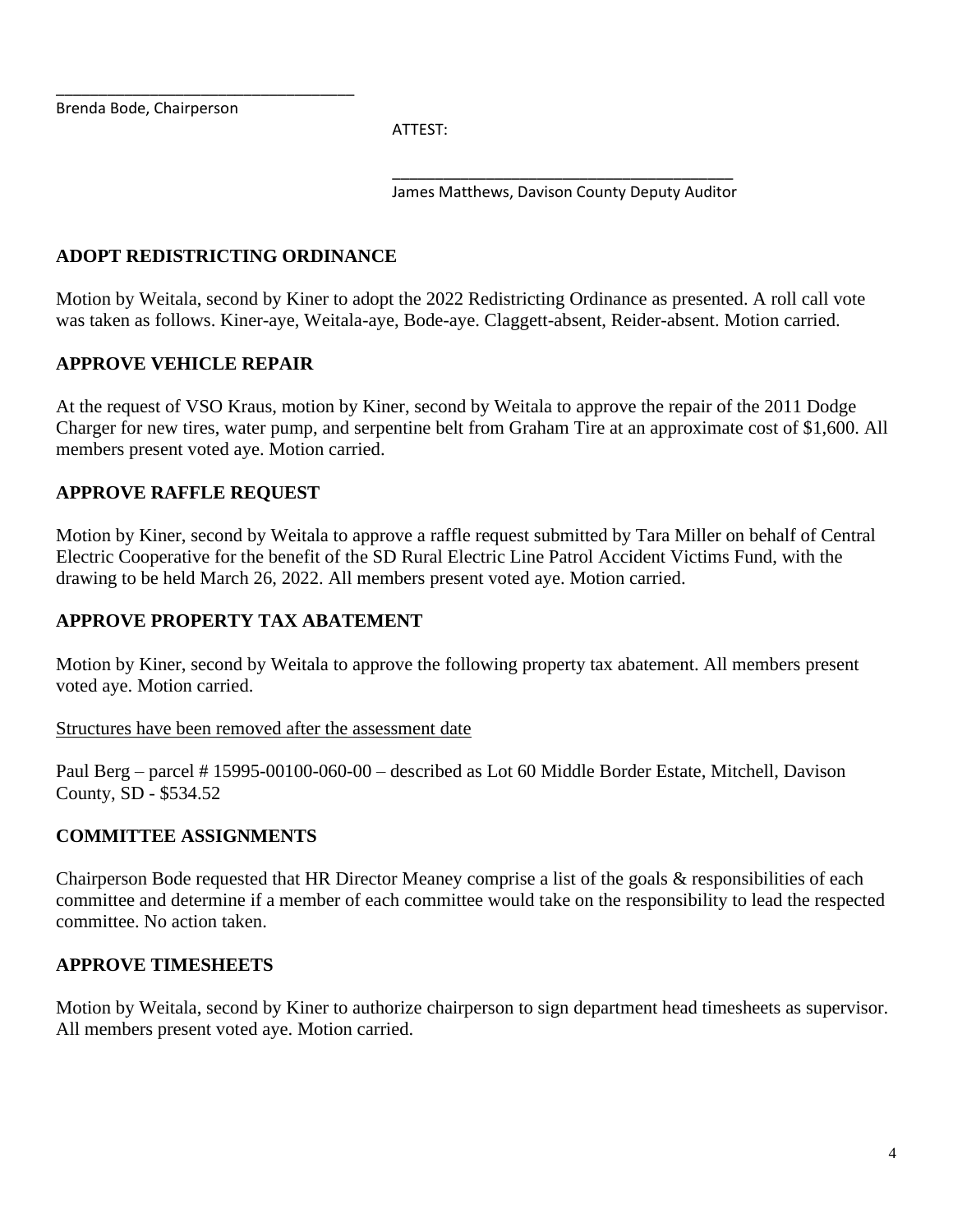# **APPROVE GRANT APPLICATION REQUEST**

At the request of Sheriff Harr, motion by Kiner, second by Weitala to approve a Homeland Security Grant application in the amount of \$6,489.78 to be submitted for the purchase of thermal printers to be installed in patrol vehicles. All members present voted aye. Motion carried.

### **APPROVE NEW HIRE**

At the request of Sheriff Harr, motion by Kiner, second by Weitala to approve the hire of Grant Lanning as Deputy Sheriff, effective March 7, 2022. All members voted aye. Motion carried.

### **APPROVE STARTING WAGE**

Motion by Kiner, second by Weitala to approve a starting wage for Deputy Sheriff Lanning of \$25.00 per hour in with no anticipated six-month introductory wage increase. All members present voted aye. Motion carried.

### **SIGN OUT OF COUNTY CONTRACTS**

At the request of Corrections Administrator Radel, motion by Kiner, second by Weitala to sign contracts with Aurora, Douglas, Hanson, Hutchinson, McCook, Miner, and Sanborn Counties at a rate of \$95 per day to house inmates in the Davison County jail. All members present voted aye. Motion carried.

### **ANNUAL JAIL REPORT**

Corrections Administrator Radel presented the 2021 annual jail report to the Board. Radel addressed a budget deficit in the year 2021, citing inflation. The full report is on file at the Davison County Auditor's office.

#### **WEED DEPARTMENT SEASONAL EMPLOYEE DISCUSSION**

HR Director Meaney presented a request for the hiring of a seasonal employee for the Weed Department. Meaney stated a change in the qualifications for the position that now requires the employee to hold a valid CDL. Bode stated this request should go through the Weed Board, with the guidance and recommendations of Highway Superintendent Weinberg. No action taken.

### **ACCEPT RESIGNATIONS / AUTHORIZE ADVERTISEMENTS**

Motion by Kiner, second by Weitala to accept the resignation of part-time Sheriff's Office Front Desk Clerk Paul Paulson, effective February 17, 2022, and to advertise for the same. All members present voted aye. Motion carried.

Motion by Kiner, second by Weitala to accept the resignation of full-time Corrections Officer Misty Grove, effective February 17, 2022, and to advertise for the same. All members present voted aye. Motion carried.

#### **WAGE INCREASE REQUEST DISCUSSION**

HR Director Meaney presented a request for a wage adjustment for VSO Bennett to increase his hourly wage by \$7.50 per hour. Chairperson Bode requested that this be discussed when the full board is in attendance. No action taken.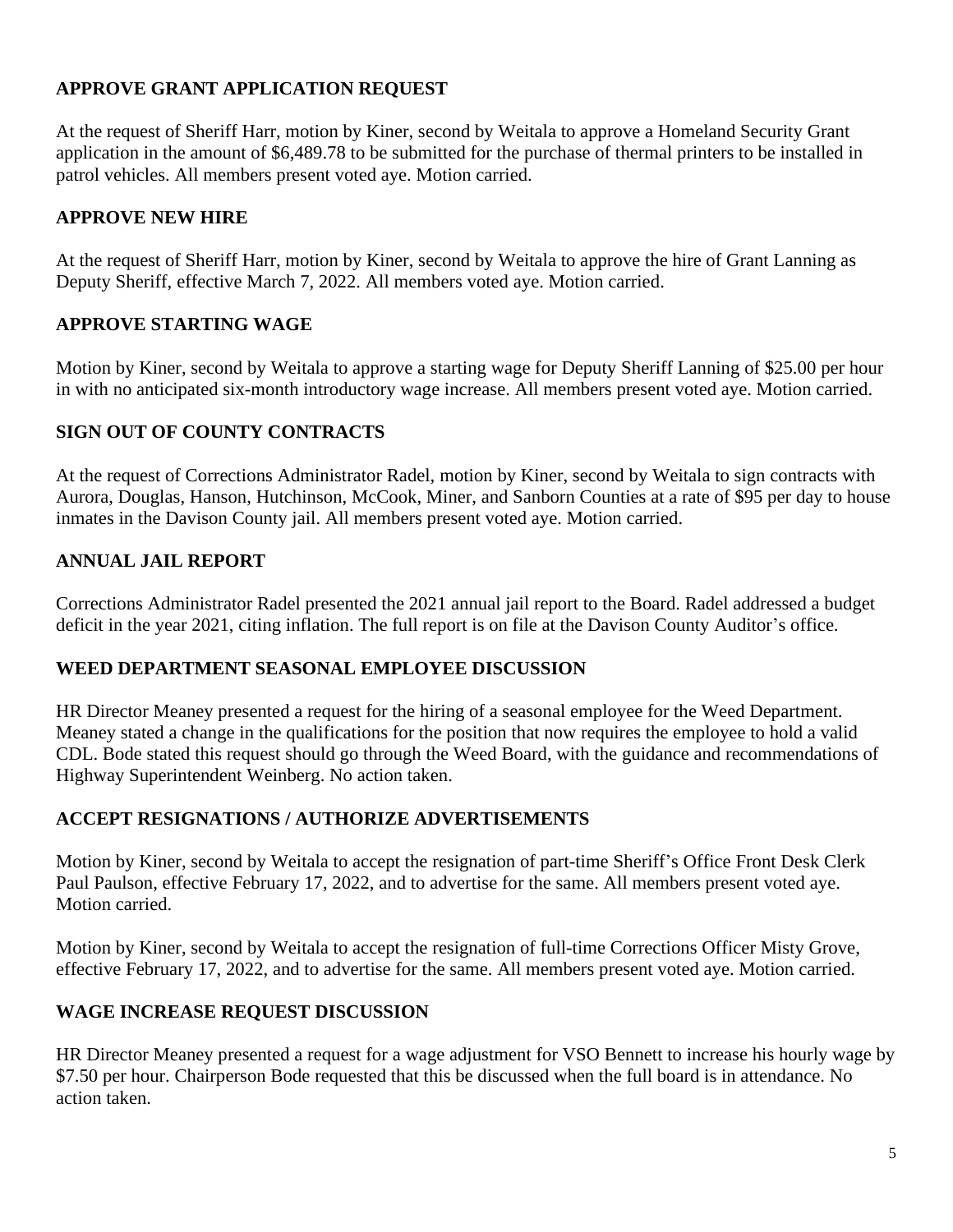# **QUARTERLY WELFARE REPORT**

Welfare Intake Administrative Assistant Norwick presented the Welfare Office quarterly report to the Board. The full report is on file in the Davison County Auditor's office.

# **COUNTY BUILDING PROJECTS DISCUSSION**

Director of Physical Plants Rang presented to the board requests for improvements to the Davison County Public Safety Building, Courthouse, and Fairgrounds. Rang discussed a change to the garbage collection at the Public Safety Building from three days to five days a week which would incur a monthly increase of \$65 per month through the current provider Miedema Sanitation. Chairperson Bode requested that Rang inquire with other garbage collection vendors to find the best option.

Rang discussed with the Board a change order for the recently installed Chiller at the Courthouse to add an automated control system for the chiller to the existing Building Automation System at a cost of \$1,921. Chairperson Bode requested that Rang contact the installer, Arctic Refrigeration to inquire why it was not included in the initial installation.

Rang discussed with the Board a quote received from Santel Communications to upgrade the Camera / DVR systems at the Fairgrounds and Courthouse at a cost of \$4,950 and \$14,690 respectively for the equipment. Included with the quote is an increase to the monthly costs of \$55/ month for the Fairgrounds system. Rang stated that the monthly cost could be reduced if the county purchased its own dedicated DVR system.

Rang discussed with the Board a quote received from Direct Digital Control to install a Variable Frequency Drive system to air handlers 1 through 5 at the Davison County Public Safety Building at a cost of \$69,550.00.

# **AUDITOR'S ACCOUNT WITH TREASURER**

Motion by Kiner, second by Weitala to approve the January 2022 Auditor's Account with the Treasurer in the amount of \$11,434,181.04. All members present voted aye. Motion carried.

# **APPROVE BILLS**

Motion by Weitala, second by Kiner to approve the following bills for payment. All members present voted aye. Motion carried.

# **GENERAL FUND:**

**COMM:** Publishing/Daily Republic Forum Communications-40.74**; JUD:** Jury Fees/Jurors-477.72**; AUD:** ACH PMTS/Cortrust Bank-15.00, Rentals/Microfilm Imaging Sys-147.00, Supplies/Microfilm Imaging Sys-771.80, Mainframe Prog/Software Services-968.00**; TREAS:** Supplies/First Dakota Nat'l Bank-10.00, McLeod's Printing-59.99, Tax Notice Postage/Qualified Presort-4,748.36, Mainframe Support/Software Services-1,892.00**; STATES ATTY:** Prof Fees/James D Taylor PC-4,468.26**; CRT APPTED ATTY:** Crt Appted Atty/Alvine Law Firm LLP-217.80**; A & N:** A&N Child/Wantoch Law Office-864.90**; PUB SFTY BLDG:** Repairs/Dakota Supply Group-207.09, Menards-28.01, Gas & Electric/Northwestern Energy-9,009.80, Garbage/Miedema Sanitation-150.00**; CRTHOUSE:** Repairs & Maint/Dakota Supply Group-67.36, Joel Rang-58.80, Supplies/Jones Supplies-267.68, Menards-65.06, Water & Sewer/City of Mitchell-111.03, Garbage/Miedema Sanitation-101.00, Buildings/Golden West-900.00**; DOE:** Software Services/Software Services-836.00**; ROD:** Rentals/Microfilm Imaging Sys-465.00, Wells Fargo Bank-80.00**; NORTH OFF:**